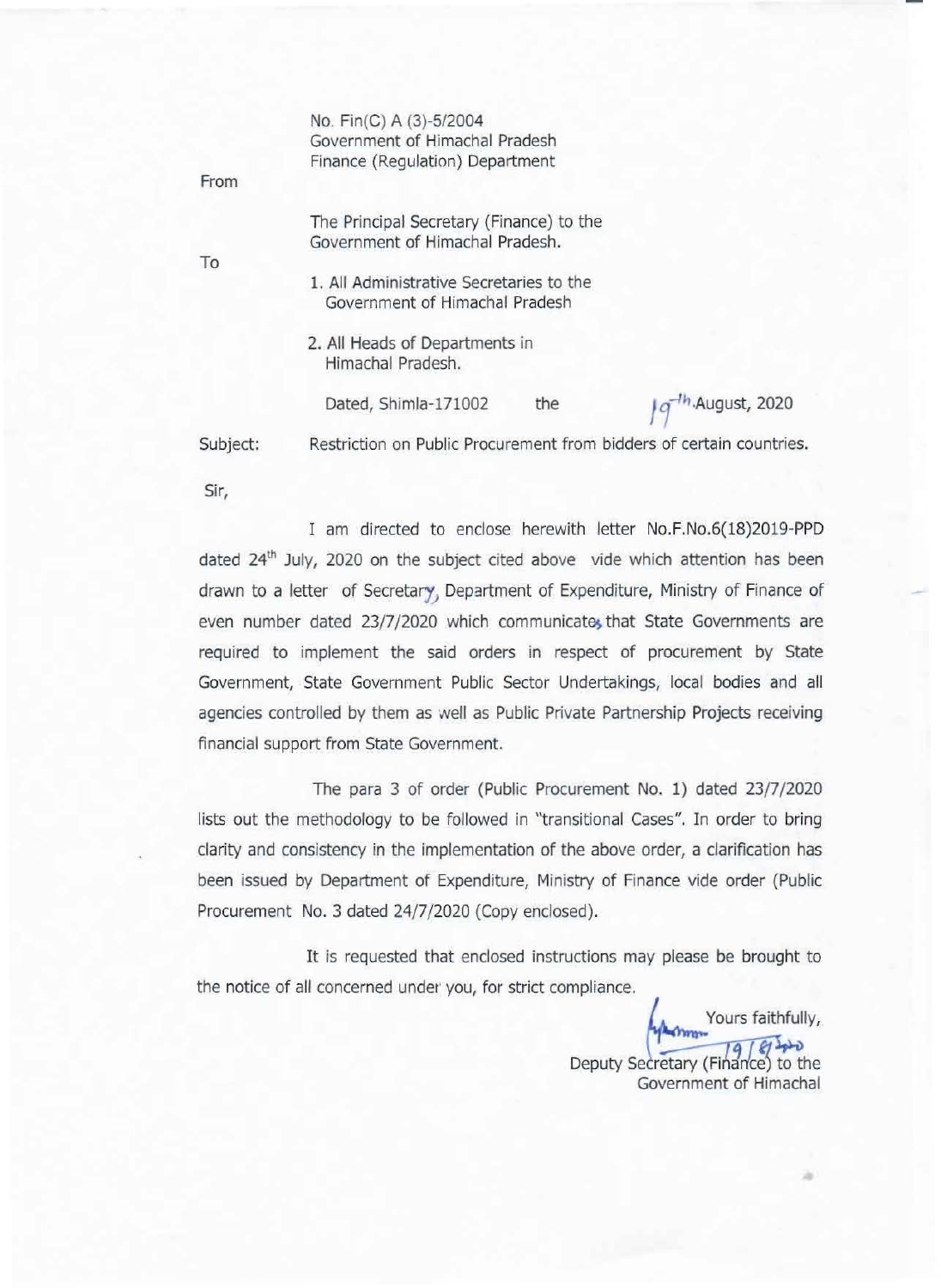

Sir/Madam,

## Subject: Restrictions on public procurement from bidders of certain countries.

 $24020$ tr Secy (tin

Kind attention is drawn to letter of Secretary, Department of Expenditure, Min. of Finance of even number dated 23.07.2020 on the above captioned subject enclosing Order (Public Procurement No.1) and Order (Public Procurement No.2). Vide this letter, it was conveyed that State Governments are required to implement the said Orders in respect of procurement by State Governments, State Government Public Sector Undertakings, local bodies and all agencies controlled by them as well as Public Private Partnership projects receiving financial support from State Governments.

Para 3 of Order (Public Procurement No.1) dated 23.07.2020 lists out the methodology to be followed in "Transitional Cases". In order to bring clarity and consistency in the implementation of the above Order, a clarification has been issued by Department of Expenditure, Min. of Finance vide Order (Public Procurement No.3 dated 24.07.2020). A copy of Order is enclosed.

It is requested that the Order may be circulated amongst all procuring 3. agencies in the State Governments.

Yours faithfully,

(Sanjay-Prasad)

 $2C F^{\frac{1}{11}}$  leg)

Encl: As above.

2 Arm

 $2714$ 

Room No. 169-B, North Block, New Delhi - 110001 (INDIA) Tel.: +91-11-23093382 Fax: +91-11-23093385 Email: js pfc2.doe@gov.in Web. : www.doe.gov.in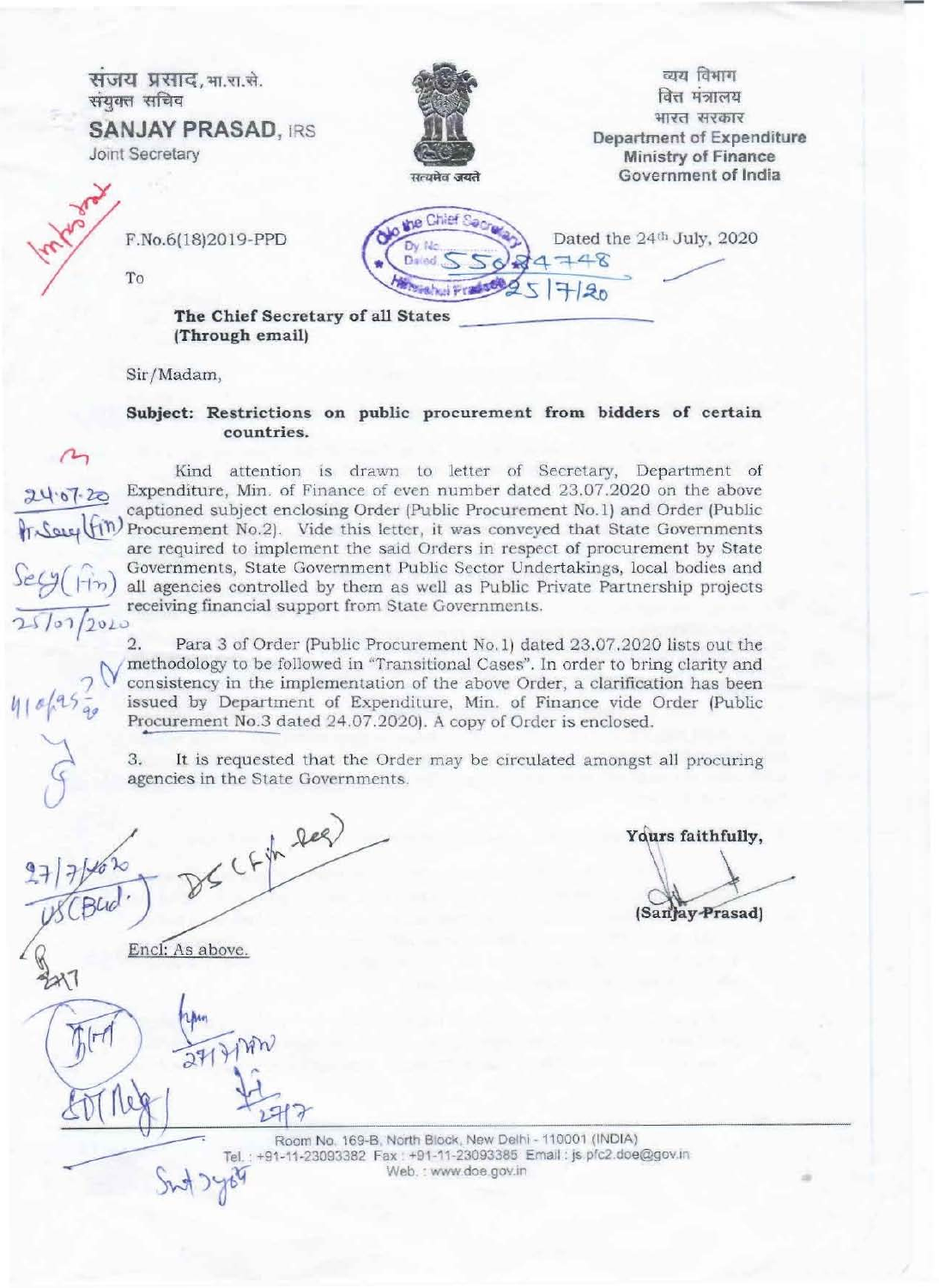F.No.6/18/2019-PPD Ministry of Finance Department of Expenditure Public Procurement Division

> 161, North Block, New Delhi 24" July, 2020

## Order (Public Procurement No. 3)

## Subject: Clarification to Order (Public Procurement No.1) dated 23rd July 2020

Attention is invited to paragraph 3(b) of the Order (Public Procurement No.1), under the heading "Transitional provisions" which reads as follows:

> b) If the tendering process has crossed the first exclusionary qualificatory stage: If the qualified bidders include bidders from such countries, the entire process shall be scrapped and initiated de novo. The de novo process shall adhere to the conditions prescribed in this Order.

It is hereby clarified that for the purpose of paragraph 3 (b), "qualified bidders" means only those bidders who would otherwise have been qualified for award of the tender after considering all factors including price, if Order (Public Procurement No. 1) dated 23rd July 2020 had not been issued.

2. If bidders from such countries would not have qualified for award for reasons unconnected with the said Order (for example, because they do not meet tender criteria or their price bid is higher or because of the provisions of purchase preference under any other order or rule or any other reason) then there is no need to scrap the tender / start the process de novo.

3. The following examples are given to assist in implementation of the Order.

Example1: Four bids are received in a tender. One of them is from a country which shares a land border with India. The bidder from such country is found to be qualified technically by meeting all prescribed criteria and is also the lowest bidder. In this case, the bidder is qualified for award of the tender, except for the provisions of the Order (Public Procurement No. 1) dated 23rd July. In this case, the tender should be scrapped and fresh tender initiated.

Example 2: The facts are as in Example 1. but the bidder from such country, though technically qualified is not the lowest because there are other technically qualified bidders whose price is lower. Hence the bidder from such country would not be -

•